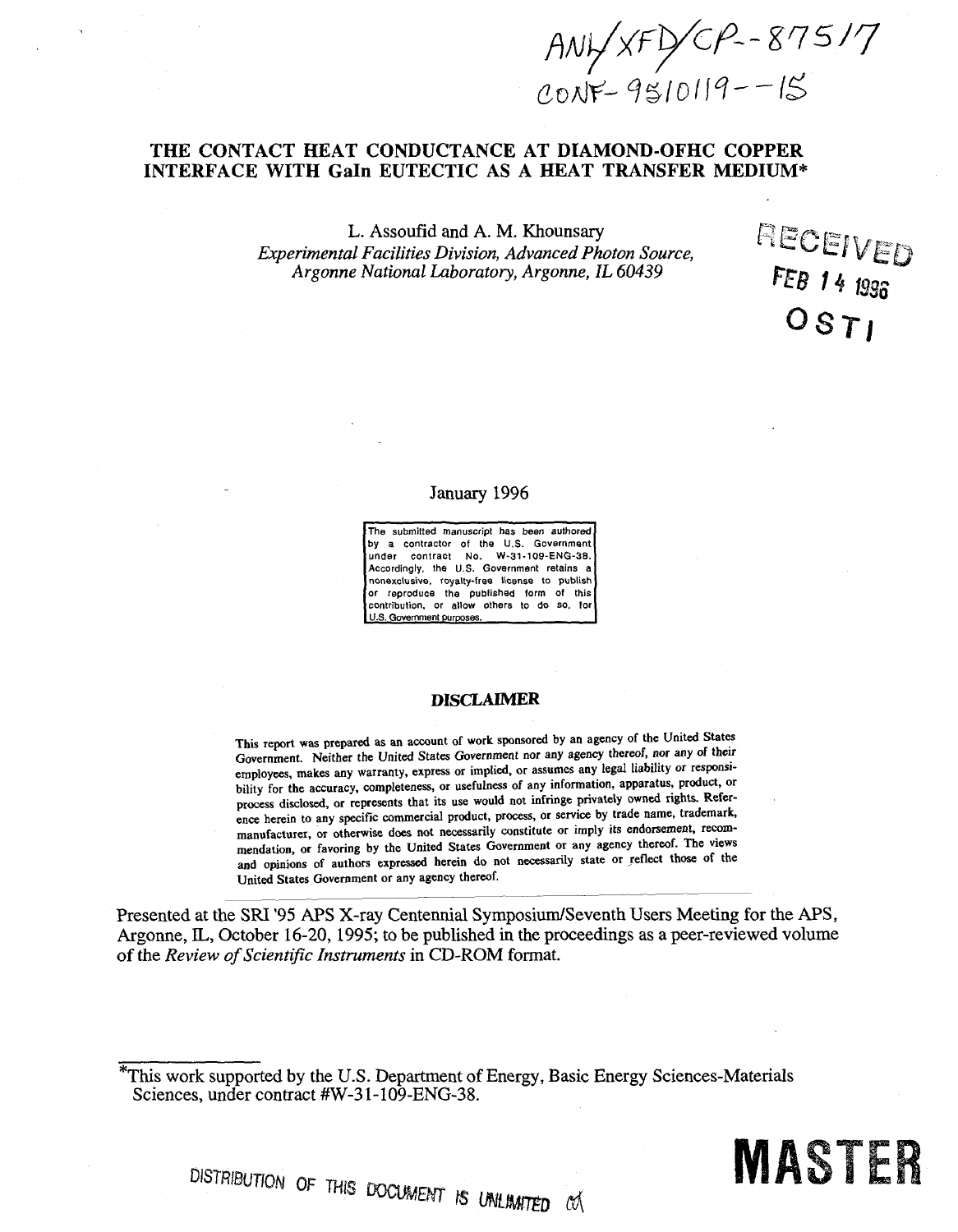# **DISCLAIMER**

**Portions of this document may be fllegible in electronic image products. Images are produced from the best available original document**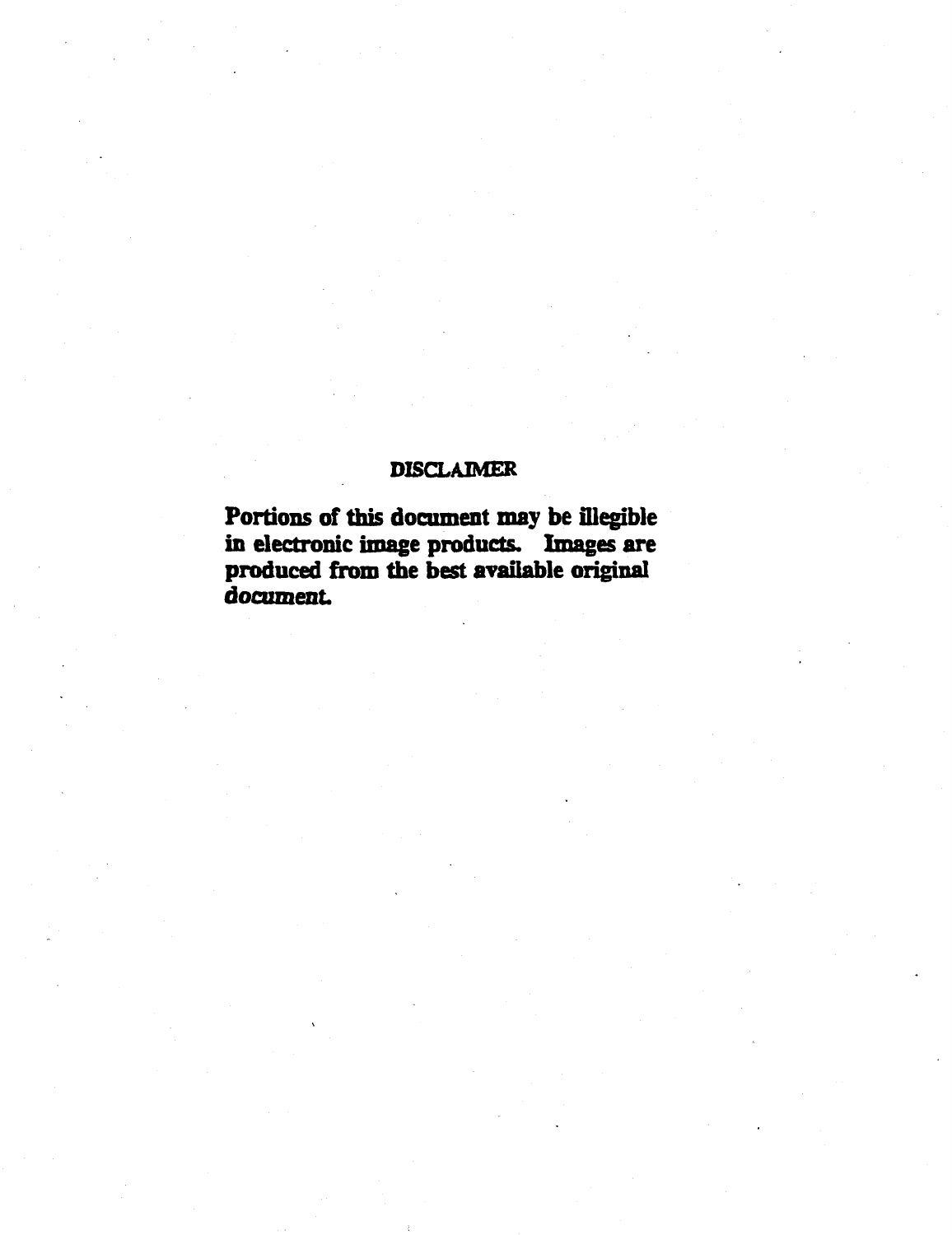## **The contact heat conductance at diamond-OFHC copper interface with Gain eutectic as a heat transfer medium**

L. Assoufid and A.M. Khounsary

*Experimental Facilities Division, Advanced Photon Source, Argonne National Laboratory, Argonne, Illinois, 60439, USA* 

(Presented on 19 October 1995)

The results of an experimental study of the contact heat conductance across a single diamond crystal interface with OFHC copper (Cu) are reported. Gallium-indium (Gain) eutectic was used as an interstitial material. Contact conductance data are important in the design and the prediction of the performance of x-ray diamond monochromators under high-heat-load conditions.

Two sets of experiments were carried out. In one, the copper surface in contact with diamond was polished and then electroless plated with  $1 \mu m$  of nickel, while in the other, the copper contact surface was left as machined.

The measured average interface heat conductances are  $44.7 \pm 8$  W/cm<sup>2</sup> -K for nonplated copper and  $23.0 \pm 3$  W/cm<sup>2</sup>-K for nickel-plated copper.

For reference, the thermal contact conductances at a copper-copper interface (without diamond) were also measured, and the results are reported.

A typical diamond monochromator, 0.2 mm thick, will absorb about 44 W under a standard undulator beam at the Advanced Photon Source. The measured conductance for nickel-plated copper suggests that the temperature drop across the interface of diamond and nickel-plated copper, with a 20  $mm<sup>2</sup>$  contact area, will be about 10 $°C$ . Therefore temperature rises are rather modest, and the accuracy of the measured contact conductances presented here are sufficient for design purposes.

### **I. INTRODUCTION**

Contact cooling of optical substrates is a common technique for removal of the absorbed x-ray heat from those substrates, and is accomplished by placing cooling pads in contact with the substrate. A thin layer of liquid galliumindium eutectic is often used at the interface to improve the thermal contact and also to provide a strain-free mount for crystal monochromators and mirrors.<sup>1-3</sup> This technique has been proven to be particularly useful in cooling of diamond monochromators. $3$  Considering the small size of single crystal diamond that can be procured at this time (typically less than 1 cm<sup>2</sup> in area), only a small part of which is available for contact cooling, efficient cooling is necessary to avoid high temperature gradients. For design purposes and in order to predict temperature and the performance of a diamond monochromator, it is necessary to know the contact heat conductance at the interface diamond-Galn-heat sink. A simple experimental setup was devised and used to measure this quantity.

It is well known that liquid gallium, as well as its eutectics, reacts with most metals. $<sup>4</sup>$  For example, copper,</sup> which is very often used as a heat sink, is easily chemically attacked by liquid gallium and its eutectics even at low temperature. To prevent this, copper surfaces are usually plated with a thin layer of nickel. The chemical reaction between nickel and gallium does not occur up to a temperature of about  $600^{\circ}$ C,<sup>4</sup> which is much higher than the operating temperature of a typical monochromator (less 100°C).

Nickel plating introduces an additional resistance to the heat flow, and, although the thermal conductivity of nickel is relatively poor compared to that of Cu (0.91 versus 3.98 W/cm-K at 300 K), the thickness of the plating is too small to make any significant contribution to the temperature drop at the interface. Therefore, the resistance can mainly come from the Cu-Ni and Ni-Galn-diamond interfaces. In order to evaluate the influence of nickel plating, two sets of experiments were carried out. In one, the OFHC Cu surface in contact with diamond was polished and then electroless plated with  $1 \mu m$  of nickel, while, in the other the OFHC Cu surfaces were left as machined.

### II. CONTACT CONDUCTANCE

It is well known that, at a solid/solid interface, contact occurs at a very few discrete spots, which may result in a large resistance to the heat flow and consequently, a substantial temperature drop at the interface. Contact heat conductance,  $h_c$ , is defined by  $\frac{5}{3}$ 

$$
h_c = (P/A_a)/\Delta T, \qquad (1)
$$

where  $P$  is the total power crossing the interface,  $A_a$  is the interface apparent contact area, and  $\Delta T$  is the temperature drop across the interface. The experimental setup was to measure this temperature drop.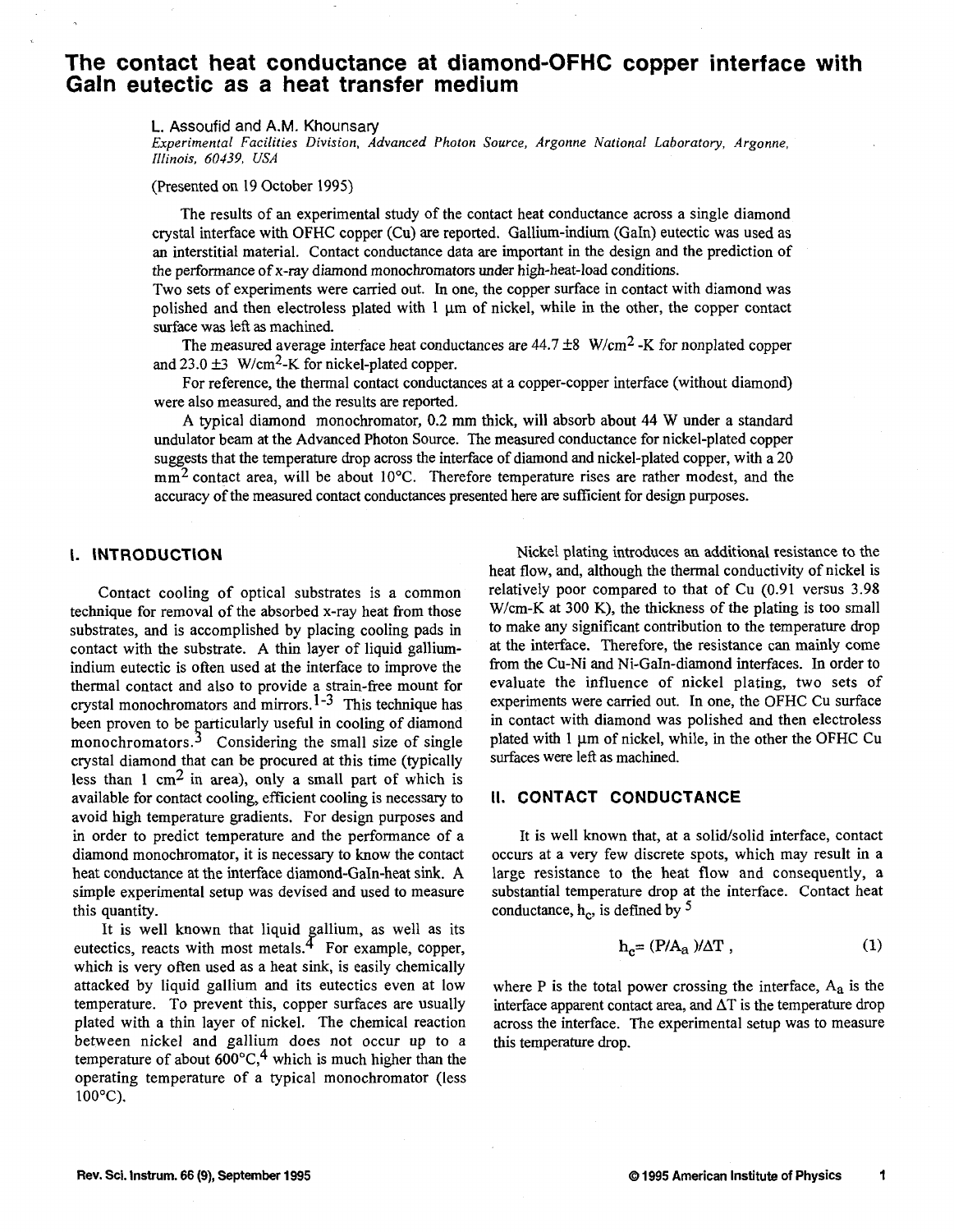### **A. Parameters influencing the contact conductance**

Thermal resistance (or its reciprocal, the thermal conductance) depends on several geometrical and physical parameters of the contacting solids, including<sup>5</sup>:

a) geometry of the contacting solids: surface roughness and flatness

b) type of interstitial fluid: gas, liquid, grease, vacuum c) applied interface pressure

d) thermal conductivity of the contacting solids and the interstitial substance

e) hardness of the materials involved.

### **B. Enhancement of the contact heat conductance**

The heat conductance between two solids can be enhanced by using a variety of interstitial materials, such as soft high-conductivity metal foils, vacuum grease, liquid metals, or by coating one or both surfaces with a soft metal. Further improvement can be obtained by applying a force at the interface.

For synchrotron radiation instrumentation, thermal grease cannot be employed because of the vacuum requirements. Instead, a liquid gallium-indium eutectic is often used. It has a much lower vapor pressure, a better thermal conductivity, and at the same time it can provide a strain-free mounting of x-ray monochromators and mirrors.

### **III. EXPERIMENTAL TECHNIQUE/SETUP**

The experimental technique used is similar to the standard technique for measuring the thermal conductivity of solids, which consists of a pair of materials in contact, one with a known thermal conductivity. The assembly is heated at one end and cooled at the other end with a constant temperature cooling fluid. When the steady-state condition is reached, the temperature distribution is measured along both the test pieces with an array of calibrated thermocouples. Then the temperature drop at the interface is calculated, and thus the heat conductance is derived using Eq.l.

However, in the present case, we are dealing with single crystal diamond which are small in size, typically less than 1  $\text{cm}^2$  in area and less than 1 mm in thickness. Therefore, a slightly different arrangement from a typical setup was made, as shown in Figure 1. It consists of two OFHC Cu rods, 31.8 mm in diameter and 165 mm in length, turned down to 6 mm in diameter over 120 mm length. The diamond crystal, which has the same diameter as the cooper rods, is then placed between these rods with Gain eutectic layers at the interfaces. The temperature gradient is measured by 8 equally spaced (20 mm spacing) miniature K-type thermocouple probes (Tl to T8) along the OFHC Cu rods (four in each rod). The thermocouples, each placed in a blind hole drilled into the axis (transverse to the rods) are isolated from each other and from the rods by Teflon holders.





Figure 1.: a) The experimental setup, b) schematic of the experimental device.

Alignment of the rods is maintained by a concentric stainless steel tube. The top rod is heated by an electric heater-collar that can deliver up 100 W. The power is supplied by a constant voltage transformer through a variable voltage transformer. The bottom rod is attached to a water cooled OFHC copper base, and a Gain layer was used to improve the thermal contact and the stability of the system. The cooling water is maintained at constant temperature (20  $\pm$ 0.1 $\degree$ C) by a refrigerator/circulator bath. The vacuum system consists of a glass bell jar evacuated by a diffusion pump and a mechanical roughing pump to a pressure less than  $10^{-4}$  Torr, which minimizes losses by convection. Temperatures are recorded using a hand-held digital thermometer (model Omega HH-23) and two switch boxes. The digital thermometer has a resolution of  $0.1^{\circ}$ C.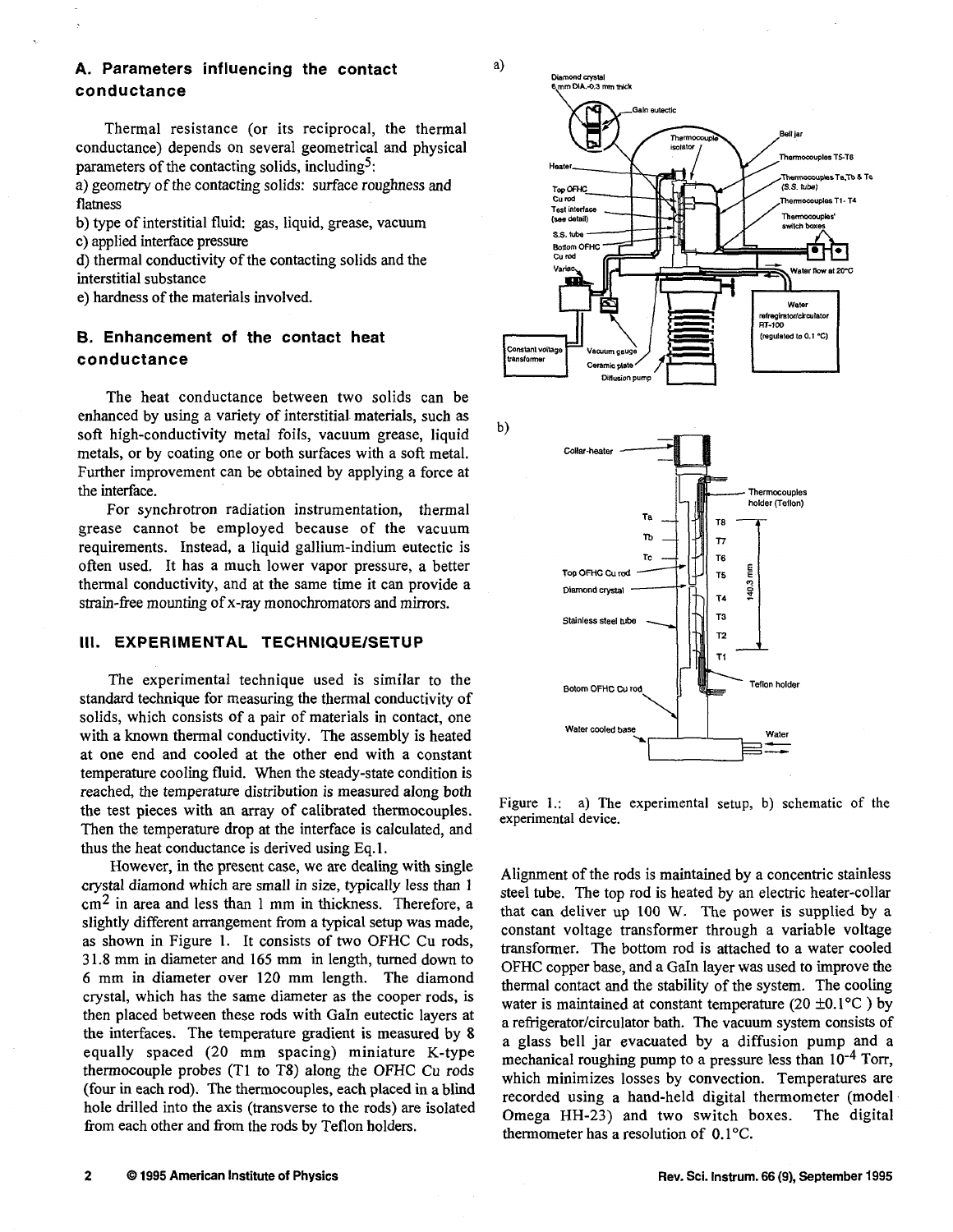In order to evaluate the effect of the nickel plating, two sets of OHFC Cu rods were made. In one, the tips of the OHFC Cu rods were polished and then electroless plated with 1 um of nickel, while, in the other, the tips were left as machined. In each case, the heat conductance was evaluated with and without the diamond crystal.

### **IV. PROCEDURE AND MEASUREMENTS**

### **A. Thermocouple calibration.**

Before any measurements were performed, all of the thermocouples were checked and calibrated by immersing them all together in a refrigerator/circulator bath (Nestlab model endocal RTEESB). The measurements were made by varying the temperature of the bath from 0 to about 90°C. The readings of the thermocouples were compared with ASTM certified total immersion thermometers (Brooklyn Thermometers). The thermocouples were found to be identical within  $\pm 0.1$ °C, which is the same as the resolution of the digital thermometer.

### **B. Surface characterization and preparation**

The tips of the plated copper rods were polished to a roughness average  $(RA)$  of 0.2  $\mu$ m before being electroless plated with  $1 \mu \text{m}$  of nickel. The tips of the nonplated copper rods were left as machined with an a roughness average of about 1.6  $\mu$ m. The diamond used in this experiment is 6 mm in diameter and 0.3 mm thick type Ha crystal purchased from Harris Corporation.<sup>6</sup> The RMS surface roughness measured by a WYKO profilometer is  $0.742 \mu m$ (RA=0.597).

All the rods were cleaned using acetone and alcohol. The thermocouples were inserted in their respective holes with a layer of conductive grease (Thermalcote™ from Thermalloy Inc.) in order to ensure the thermal contact. For each test, the surfaces of the tips of the rods were covered with a thin layer of GaIn eutectic (75% Ga and 25% In by mass). Then the rods were put in contact. The thickness of the GaIn eutectic is such that it only fills the voids. Therefore the temperature drop due to the bulk conduction is negligible. Note that no attempt was made to study the wetting phenomena for the materials involved. Bare OFHC Cu surfaces are first cleaned from any oxide layer, then they were cleaned with acetone and heated with a heat gun. The wetting of copper by GaIn was then easily obtained by simply rubbing GaIn onto the surfaces. After several hours of operation, Gain diffuses into Cu and forms a solid layer, which explains the necessity of plating of copper with nickel.

For the nickel-plated rods, it was observed that, after several runs, a uniform layer forms by simply rubbing GaIn onto the surfaces with a gloved finger. However by looking carefully at the surfaces using a microscope, it was noticed that only a partial wetting was achieved, and, unlike the case of Cu, GaIn does not bond permanently with nickel at low temperature.

The diamond crystal was inserted between the rods without any attempt to wet its surfaces. After several hours of operation, a Gain film forms on the faces of the diamond. However, it can be easily cleaned using a napkin and acetone. After the rods are put in contact, either with or without diamond in between, the excess of Gain is removed. The glass bell jar is then closed and evacuated to a pressure less 10<sup>-4</sup> Torr. The steady-state condition is reached after a minimum of 6 hours. However, very often the tests were left for up to 15 hours.

#### **V. RESULTS AND DISCUSSION**

After the temperature gradients were measured, data are curve fitted using a linear fit. The heat flux is estimated using the thermal conductivity of pure copper<sup> $\prime$ </sup> (3.98 W/cm-K at 300 K). Then the temperature drop across the interfaces is evaluated for each case by extrapolating the curves. Finally, the heat conductance is derived using Eq. 1.

Figure 2 shows an example of the measured temperature gradient. Table I summarizes the results. Note that, in the experiments involving diamond, the measurements include a double interface. Therefore, the heat conductance for a single face of diamond is calculated by simply using one half of the total measured temperature drop in Eq. 1.

In all cases, the tests were repeated many times to check the reproducibility of the results.

For nonplated OFHC Cu rods, very little variation was observed. One obtains an average value of about 44.7 W/cm<sup>2</sup>-K (±8) for the copper-diamond interface and 25.5 W/cm<sup>2</sup>-K (±4) for the copper-copper interface.

For nickel-plated rods, measured values from 9 to 20  $W/cm^2-K$  without diamond, and 16 to 31  $W/cm^2-K$  with diamond, were obtained. The variation in the measured numbers reflects simply the differences in the wetting of surfaces by the liquid gallium-indium eutectic.



Figure 2. : Example of temperature distribution for nickel-plated copper-diamond interface (run # 2). Note that the thickness of the diamond crystal (0.3 mm) is not included in the plot.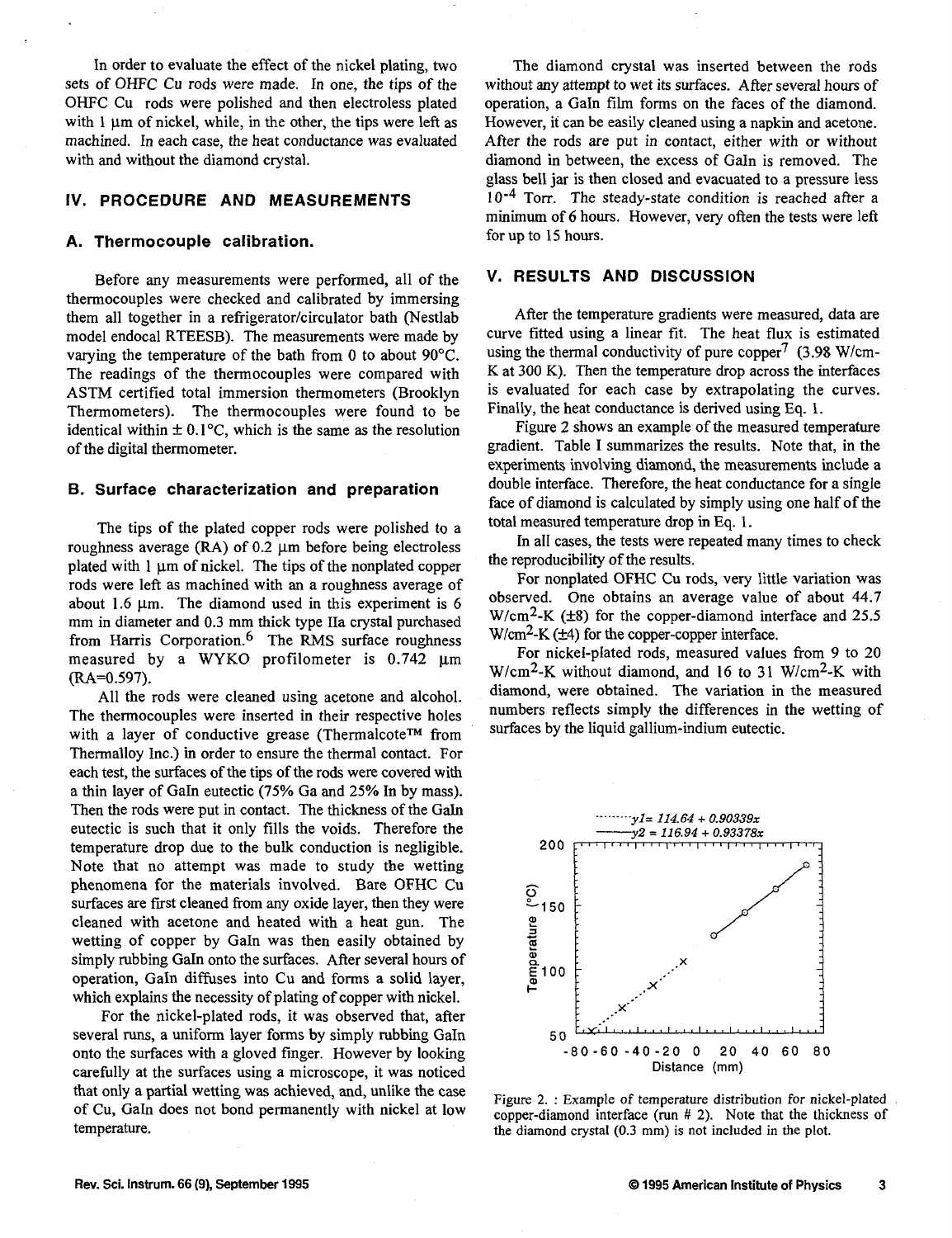Table I a-b: Results of thermal contact conductance measurements:  $q''$  is the total heat flux across the interface,  $T_i$  is the estimated temperature at the interface (given for reference only),  $\Delta T_{total}$  the total temperature drop and heat conductance across all the interfaces,  $h_c$  is the heat conductance at one single interface Cu-GaIn-Cu, or diamond-GaIn-Cu with or without 1 urn. nickel plating on the copper rods. Note that, in diamond tests, two interfaces are involved. Therefore, to compute the conductance,  $\Delta T_{total}$  was simply divided by two in Eq. 1 (see text). The contribution of the thermal conduction in diamond as well as in the Gain are too small and, therefore, were neglected in the calculations.

#### Table la: Nonplated rods

| Experiment      | Run# | $(W/cm^2)$           | (°C)                  | $\Delta T_{total}$<br>(°C) | $(W/cmnc2$ -K) |
|-----------------|------|----------------------|-----------------------|----------------------------|----------------|
| Cu-GaIn-Cu      |      | 36.9<br>37.0         | 118.3<br>118.5        | 1.4<br>1.5                 | 26<br>25       |
| Cu-GaIn-diamond |      | 23.0<br>34.9<br>24.3 | 76.5<br>112.4<br>84.2 | 1.0<br>l.b<br>1.           | 46<br>44<br>44 |

#### Table lb: Nickel-plated rods

| Experiment         | Comments                         | Run# | o"<br>$(W/cm^2)$     | Ti<br>$(^{\circ}C)$  | $\Delta T_{total}$<br>(°C) | $\frac{h_{c2}}{(W/cm^{2}-K)}$ |
|--------------------|----------------------------------|------|----------------------|----------------------|----------------------------|-------------------------------|
| Cu-Ni-GaIn-Ni-Cu   | No mechanical<br>rubbing of GaIn |      | 14.4<br>28.4<br>22.8 | 56.0<br>91.2<br>81.6 | 1.1<br>2.3<br>2.6          | 13<br>12<br>9                 |
|                    | Mechanical<br>rubbing of GaIn    | 4    | 36.3<br>35.9         | 117.7<br>116.3       | 1.8<br>2.3                 | 20<br>16                      |
| Cu-Ni-GaIn-diamond | No mechanical<br>rubbing of GaIn |      | 29.7                 | 95.0                 | 3.7                        | 16                            |
|                    | Mechanical<br>rubbing of GaIn    | 2    | 36.0<br>35.9         | 116.9<br>117.2       | 2.3<br>3.3                 | 31<br>22                      |

In runs #1-3 for both the Cu-Ni-Galn-Ni-Cu and Cu-Ni-GaIn-diamond tests, GaIn was simply spread over the surfaces, then the experimental setup was put back together. If the eutectic is applied by simply rubbing it onto the surface with a finger in a glove, the wetting is achieved over the entire nickel-plated area, and contact conductance results are obtained in runs #4 and 5.

One could conservatively consider the average values and then determine a heat conductance of  $14.0 \pm 2$  W/cm<sup>2</sup>-K for Cu-Ni-Galn-Ni-Cu, and 23.0 ±3W/cm<sup>2</sup> -K for Cu-Ni-Galndiamond interfaces.

The nickel-plated rods give a slightly larger resistance than non-plated OFHC Cu. This increase is due to Cu-Ni and Cu-Ni-diamond interfaces. However, the difference might be largely due to the interface Ni-Galn-diamond.

Note that, in order to check the variation of the contact heat conductance with the heat load, the measurements were made for various heat fluxes with the same setup. The runs are not all reported because no significant changes were detected. The heat flux was in the range of 14 to 37 W/cm<sup>2</sup>.

The heat conductance at the interface of copper-cooper without the GaIn eutectic at the interface, reported in reference 8, is about  $0.17 \text{ W/cm}^2$ -K. This value was measured at a contact pressure of  $540x10^3$  N/m<sup>2</sup> or 78 psi.<sup>8</sup> In our case the surfaces were simply put in contact, and the pressure at the interface is less than  $100x10^3$  N/m<sup>2</sup>. This gives an idea of the improvement that can be obtained by using Gain eutectic as an interstitial material.

#### **VI. CONCLUSION**

The aim of this work was to provide an estimate of the contact conductance at the interface of diamond and nonplated and Ni-plated OFHC Cu, with GaIn eutectic at a heat transfer medium. The results presented here will help in predicting the performance of diamond monochromators cooled by contact through a Gain layer under high-heat-load conditions.

For example, at 7-GeV energy and 100-mA current, a standard undulator at the Advanced Photon Source will deposit 44 W in a 0.2-mm-thick single crystal diamond oriented to diffract 4-keV photons from (111) atomic planes. The measured contact conductance suggests that the temperature drop across the interface of diamond and nickelplated copper, with a 20  $mm<sup>2</sup>$  contact area, will be about 10°C. Therefore temperature rises are rather modest, and the accuracy of contact conductance presented here is sufficient for design purposes.

### **ACKNOWLEDGMENTS**

We would like to thank Drs. T. Thanh Nhon and R. C. Birtcher for the useful discussion. We are grateful to J. Arko, C. Bresloff, Dr. T. Graber, and M. Jagger for their technical assistance, and to Dr. P. Fernandez for performing the error analysis.